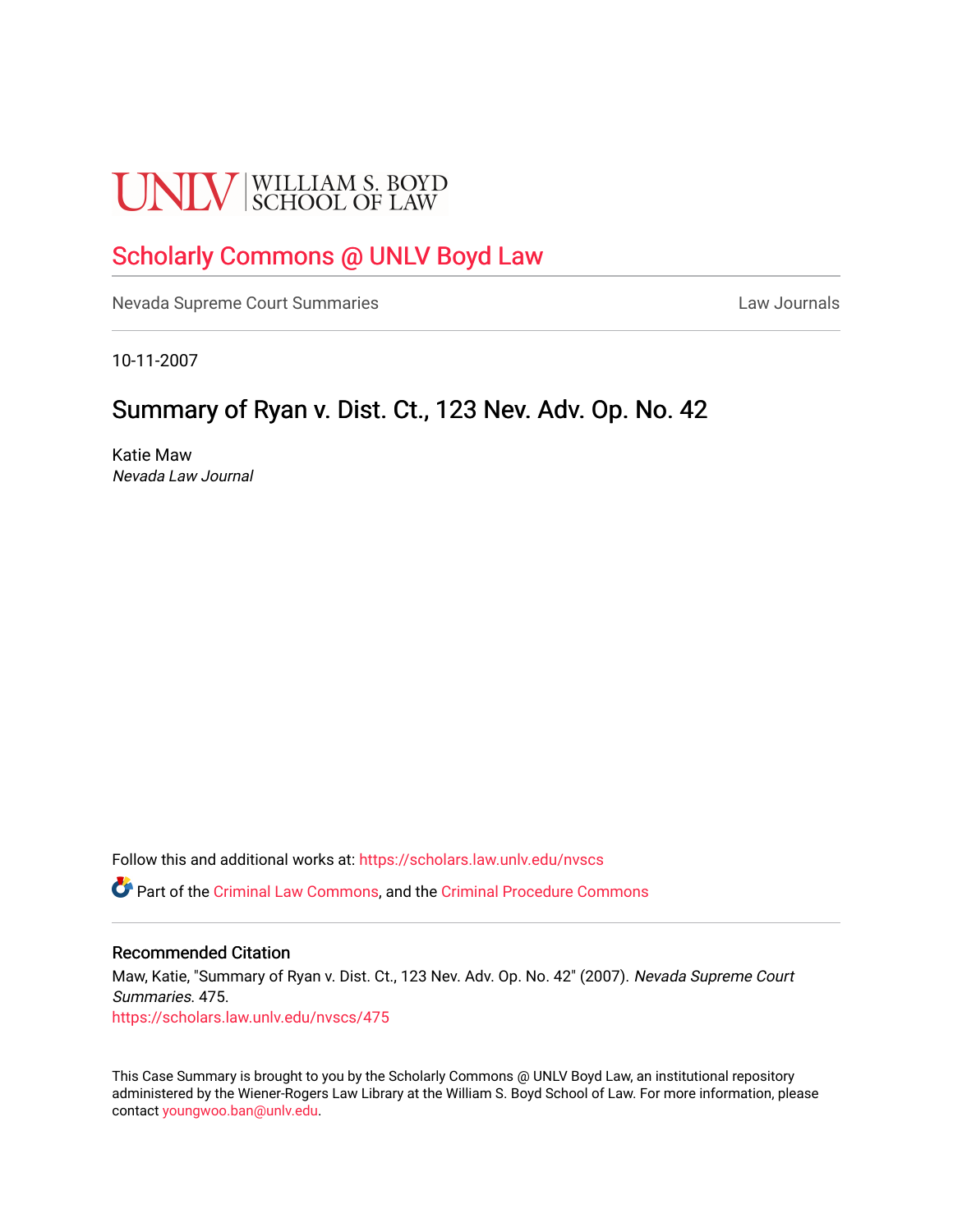## *Ryan v. Dist. Ct.***, 123 Nev. Adv. Op. No. 42 (Oct. 11, 2007)[1](#page-1-0)**

### **CRIMINAL LAW – ATTORNEY CONFLICTS OF INTEREST**

#### **Summary**

Petition for a writ of mandamus challenging a district court's order denying petitioner's motion to substitute counsel.

#### **Disposition/Outcome**

The Nevada Supreme Court granted petitioner's writ of mandamus and directed the district court to determine whether both defendants waived their right to conflict-free representation "knowingly, intelligently, and voluntarily."<sup>[2](#page-1-1)</sup> In doing so, the court found that, so long as it does not interfere with the administration of justice, a criminal defendant has the right to knowingly, intelligently, and voluntarily waive conflict-free representation.

#### **Factual and Procedural History**

In March 2006, Kelly Ryan and her husband Craig Titus were charged with murder with the use of a deadly weapon, kidnapping, accessory to murder, and third-degree arson in relation to the murder of their roommate, Melissa Ann James. The State alleged that Ryan and Titus might have implicated each other in the murder.

In September 2006, Titus retained Marc Saggese, Esq., of Cristalli & Saggese. In February 2007, Ryan sought to substitute Michael Cristalli of Cristalli & Saggese as her new counsel, replacing attorney Gregory Denue. In light of the potential conflict of interest of such dual representation, Cristalli explained to Ryan the "particulars" of Cristalli & Saggese representing both defendants. He also drafted a conflict-waiver letter and had it signed by both Ryan and Titus. This letter stated the following:

(1) neither defendant has implicated the other in the crimes charged; (2) after a thorough review of discovery and lengthy discussions with multiple counsel, neither defendant intends to plead guilty or cooperate with the State; (3) a joint defense agreement has been prepared to be executed by both defendants and both attorneys; (4) either defendant's decision to cooperate with the State might change the firm's ability to continue representation; (5) in the event of a serious conflict or disagreement, the firm would be required to withdraw and represent neither defendant; and (6) the firm's withdrawal would be 'inconvenient and potentially adverse to each [defendant],' but the defendants understood that the 'present benefits of dual representation outweigh this contingent problem.<sup>[3](#page-1-2)</sup>

The district court appointed outside counsel to speak with Ryan about the potential conflicts of interest inherent in the dual representation. Though this attorney spent a

 $\overline{a}$ 

<span id="page-1-0"></span><sup>&</sup>lt;sup>1</sup> By Katie Maw

<span id="page-1-1"></span><sup>2</sup> Ryan v. Dist. Ct., 123 Nev. Adv. Op. No. 42 (Oct. 11, 2007). 3 *Id.*

<span id="page-1-2"></span>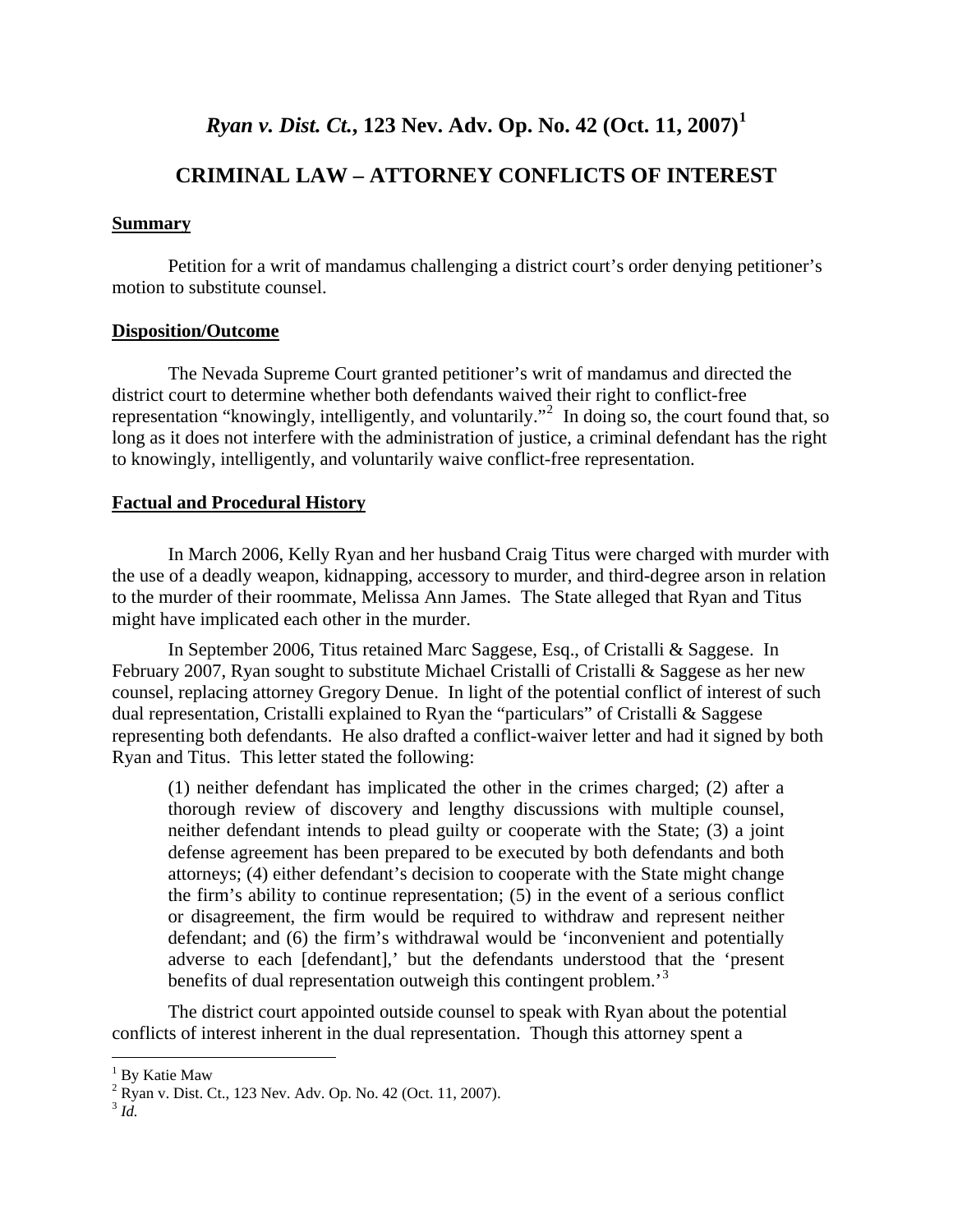"significant" amount of time with Ryan, he "had no meaningful dialogue" with her regarding the representation "because it appeared that her mind was already made up."[4](#page-2-0)

The district court then questioned both Ryan and Titus regarding the ramifications of the dual representation. Both defendants acknowledged that they had received copies of the conflictwaiver letter, that they understood the contents of the letter, and that they did indeed wish to waive any potential conflict.

The district court denied Ryan's request for substitution of counsel. Its rationale was that, even if no clear conflict arose during the trial, the potential issue of ineffective assistance of counsel would likely come up on appeal. The court also found that the joint defense agreement posed "a very serious potential for conflict,"<sup>[5](#page-2-1)</sup> even if there was no actual conflict.

Upon the court's denial of her request for substitution, Ryan petitioned the Supreme Court for a writ of mandamus.

#### **Discussion**

The Nevada Supreme Court looked to an Eighth Circuit case for the proposition that lawyers are not interchangeable. The Eighth Circuit explained,

[w]ithin the range of effective advocacy, attorneys will differ as to their trial strategy, oratory style, and the importance they place on certain legal issues. They may also differ with respect to expertise in certain areas of law, and experience or familiarity with opposing counsel and the judge. These differences will impact a trial in every way the presence or absence of counsel impacts a trial.<sup>[6](#page-2-2)</sup>

The court concluded that, though a trial court has broad discretion in balancing the need for the overall administration of justice against a criminal defendant's Constitutional choice of his own counsel, "there is a strong presumption in favor of a non-indigent criminal defendant's right to counsel of her own choosing."<sup>[7](#page-2-3)</sup> Once a criminal defendant has been cautioned regarding the potential dangers of conflicted dual representation, he cannot be constrained to choose his right to conflict-free representation over the right to his chosen defense strategy.<sup>[8](#page-2-4)</sup> However, if a criminal defendant does exercise his right, knowingly, intelligently, and voluntarily to choose a dual representation carrying a risk of potential conflict, he has forever waived the resulting conflict of interest.

Furthermore, the court concluded that when such a criminal defendant knowingly, intelligently, and voluntarily waives the right to conflict-free representation, he also waives any right he might have to later seek a mistrial arising out of the conflicted representation. He also waives his right to any appeal based on the ineffective assistance of counsel.

<sup>1</sup> <sup>4</sup> *Id.*

<span id="page-2-1"></span><span id="page-2-0"></span><sup>5</sup> *Id.*

<span id="page-2-2"></span> $<sup>6</sup>$  United States v. Gonzalez-Lopez, 399 F.3d 924, 934 ( $8<sup>th</sup>$  Cir. 2005).</sup>

<span id="page-2-3"></span><sup>&</sup>lt;sup>7</sup> See United States v. Amini, 149 F.R.D. 647, 651 (D. Utah 1993).

<span id="page-2-4"></span><sup>&</sup>lt;sup>8</sup> This does not violate the Model Rules of Professional Conduct so long as both conflicted counsel agree to the representation.